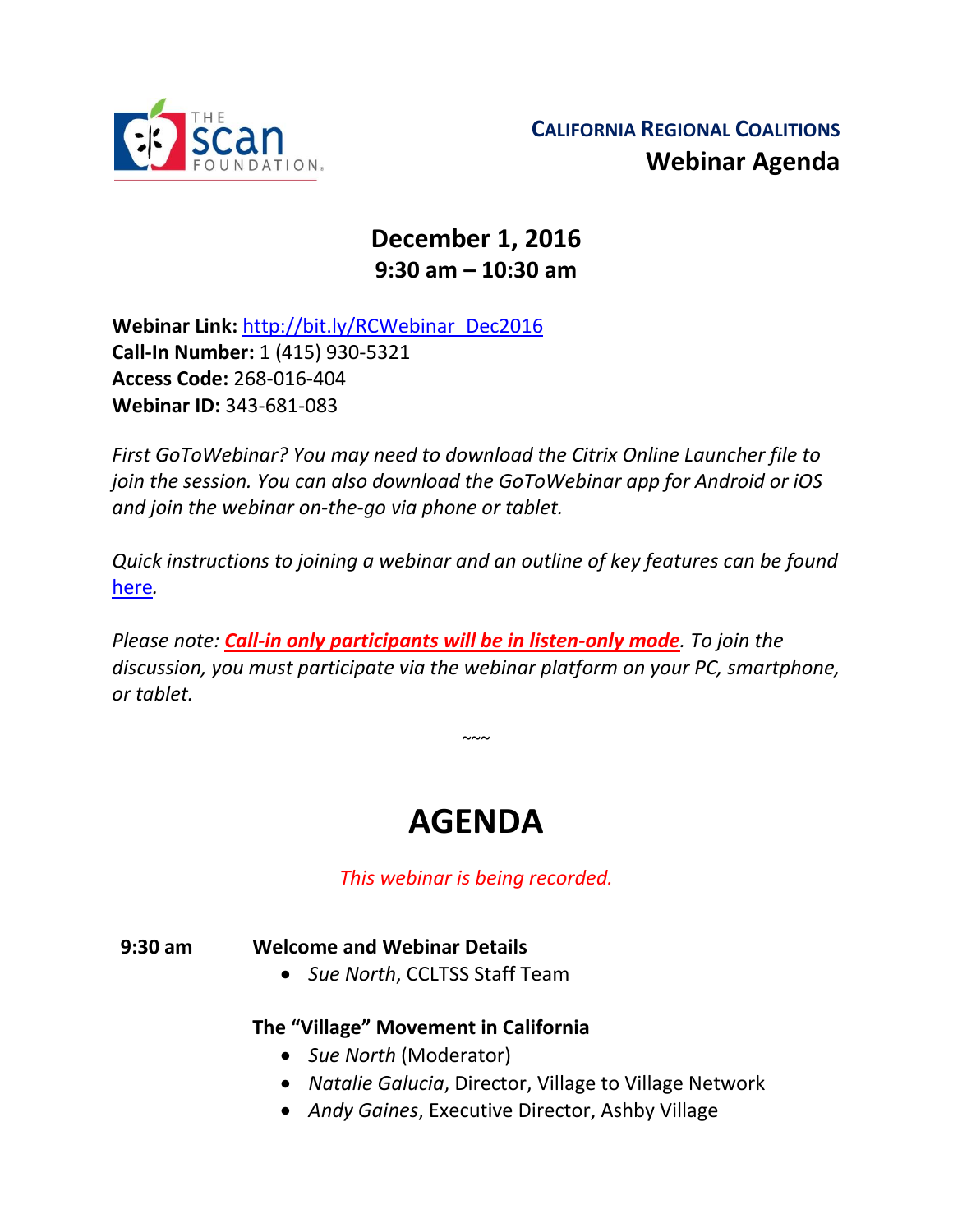| $10:10$ am | <b>Reports/ Updates from Regional Coalitions</b><br>Aging & Disability Coalition of Lake and Mendocino<br>Counties<br>• Independent Living Workgroup of Kern County<br>• Placer County Aging & Disability Resource Coalition |
|------------|------------------------------------------------------------------------------------------------------------------------------------------------------------------------------------------------------------------------------|
| $10:25$ am | <b>Announcements from The SCAN Foundation</b><br>• <i>Kali Peterson</i> , Program Officer, The SCAN Foundation                                                                                                               |
| $10:30$ am | <b>Meeting Adjourns</b>                                                                                                                                                                                                      |

### **Calendar Notes:**

Webinars are scheduled for the first Thursday of each month from 9:30 – 10:30 am. Please see the full 2017 calendar of meetings, available [here.](http://www.ccltss.org/regional-coalition-meeting-materials/) Password: **RCLTSS2016** (case sensitive).

| <b>Webinar Date</b> | <b>Reporting Regional Coalitions</b>                                                                                                   |
|---------------------|----------------------------------------------------------------------------------------------------------------------------------------|
| Jan 5               | Bay Area Senior Health Policy Coalition<br><b>Yolo Healthy Aging Alliance</b>                                                          |
| Feb <sub>2</sub>    | Community Living Implementation Council of Nevada County<br>San Diego Long Term Care Integration Project                               |
| March               | No webinar scheduled                                                                                                                   |
| Apr <sub>6</sub>    | San Francisco<br>Long Term Care Coordinating County<br>Senior Coalition of Stanislaus County                                           |
| May 4               | Aging Services Collaborative of Santa Clara County<br>Senior Services Coalition of Alameda County                                      |
| Jun 1               | <b>Central Coast LTSS Coalition</b><br><b>Central Valley LTSS Coalition</b>                                                            |
| July                | No webinar scheduled                                                                                                                   |
| Aug 3               | Ventura County Hospital to Home Alliance<br>Contra Costa Advisory Council on Aging                                                     |
| Sep 7               | Diversability Advocacy Network (Chico)<br><b>Inland Empire LTSS Coalition</b><br>Placer County Aging and Disability Resource Coalition |